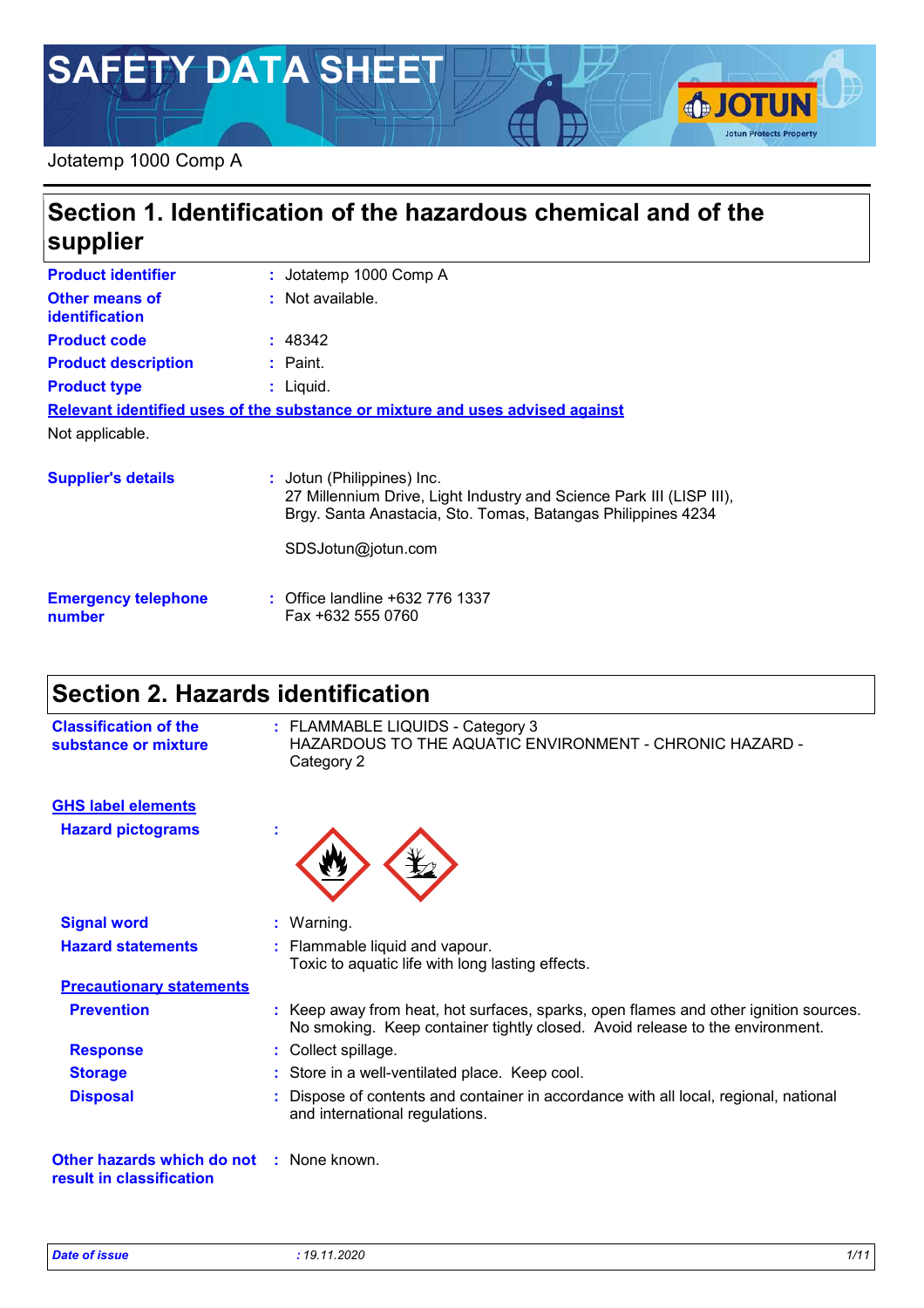### **Section 3. Composition and information of the ingredients of the hazardous chemical**

| Substance/mixture     | : Mixture        |
|-----------------------|------------------|
| <b>Other means of</b> | : Not available. |
| <i>identification</i> |                  |

#### **CAS number/other identifiers**

| <b>CAS number</b>   | : Not applicable. |
|---------------------|-------------------|
| <b>EC</b> number    | : Mixture.        |
| <b>Product code</b> | : 48342           |

| <b>Ingredient name</b>      | $\frac{9}{6}$ | <b>CAS number</b> |
|-----------------------------|---------------|-------------------|
| trizinc bis(orthophosphate) | l≥10 - <25    | 7779-90-0         |
| <b>xylene</b>               | ≤7.4          | 1330-20-7         |
| 2-butoxyethanol             | $\leq 2.5$    | 111-76-2          |
| ethylbenzene                | ≤3            | $100 - 41 - 4$    |

**There are no additional ingredients present which, within the current knowledge of the supplier and in the concentrations applicable, are classified as hazardous to health or the environment and hence require reporting in this section.**

**Occupational exposure limits, if available, are listed in Section 8.**

### **Section 4. First aid measures**

#### **Description of necessary first aid measures**

| <b>Eye contact</b>  | : Immediately flush eyes with plenty of water, occasionally lifting the upper and lower<br>eyelids. Check for and remove any contact lenses. Continue to rinse for at least 10<br>minutes. Get medical attention if irritation occurs.                                                                                                                                                                                                                                                                                                                                                                                                                                                                                                                                                                                       |
|---------------------|------------------------------------------------------------------------------------------------------------------------------------------------------------------------------------------------------------------------------------------------------------------------------------------------------------------------------------------------------------------------------------------------------------------------------------------------------------------------------------------------------------------------------------------------------------------------------------------------------------------------------------------------------------------------------------------------------------------------------------------------------------------------------------------------------------------------------|
| <b>Inhalation</b>   | : Remove victim to fresh air and keep at rest in a position comfortable for breathing.<br>If not breathing, if breathing is irregular or if respiratory arrest occurs, provide<br>artificial respiration or oxygen by trained personnel. It may be dangerous to the<br>person providing aid to give mouth-to-mouth resuscitation. Get medical attention if<br>adverse health effects persist or are severe. If unconscious, place in recovery<br>position and get medical attention immediately. Maintain an open airway. Loosen<br>tight clothing such as a collar, tie, belt or waistband.                                                                                                                                                                                                                                 |
| <b>Skin contact</b> | : Flush contaminated skin with plenty of water. Remove contaminated clothing and<br>shoes. Get medical attention if symptoms occur. Wash clothing before reuse.<br>Clean shoes thoroughly before reuse.                                                                                                                                                                                                                                                                                                                                                                                                                                                                                                                                                                                                                      |
| <b>Ingestion</b>    | : Wash out mouth with water. Remove dentures if any. Remove victim to fresh air<br>and keep at rest in a position comfortable for breathing. If material has been<br>swallowed and the exposed person is conscious, give small quantities of water to<br>drink. Stop if the exposed person feels sick as vomiting may be dangerous. Do not<br>induce vomiting unless directed to do so by medical personnel. If vomiting occurs,<br>the head should be kept low so that vomit does not enter the lungs. Get medical<br>attention if adverse health effects persist or are severe. Never give anything by<br>mouth to an unconscious person. If unconscious, place in recovery position and get<br>medical attention immediately. Maintain an open airway. Loosen tight clothing such<br>as a collar, tie, belt or waistband. |

**Most important symptoms/effects, acute and delayed**

| <b>Potential acute health effects</b> |                                                     |
|---------------------------------------|-----------------------------------------------------|
| <b>Eye contact</b>                    | : No known significant effects or critical hazards. |
| <b>Inhalation</b>                     | : No known significant effects or critical hazards. |
| <b>Skin contact</b>                   | : No known significant effects or critical hazards. |
| <b>Ingestion</b>                      | : No known significant effects or critical hazards. |
| <b>Over-exposure signs/symptoms</b>   |                                                     |
| <b>Eye contact</b>                    | : No specific data.                                 |
|                                       |                                                     |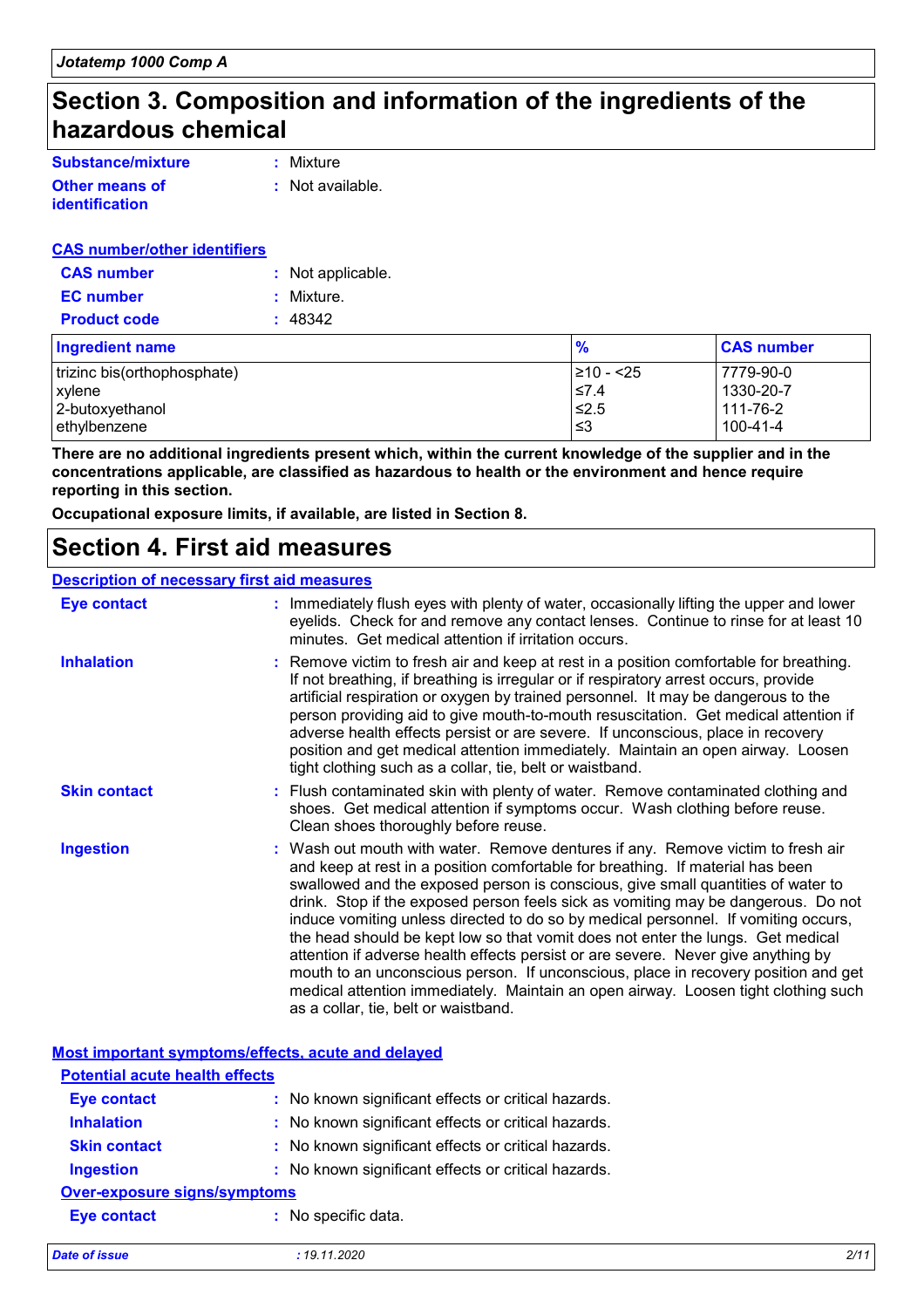### **Section 4. First aid measures**

| <b>Inhalation</b>   | : No specific data. |
|---------------------|---------------------|
| <b>Skin contact</b> | : No specific data. |
| <b>Ingestion</b>    | : No specific data. |
|                     |                     |

|                                   | Indication of immediate medical attention and special treatment needed, if necessary                                                                                          |  |
|-----------------------------------|-------------------------------------------------------------------------------------------------------------------------------------------------------------------------------|--|
| <b>Notes to physician</b>         | : Treat symptomatically. Contact poison treatment specialist immediately if large<br>quantities have been ingested or inhaled.                                                |  |
| <b>Specific treatments</b>        | : No specific treatment.                                                                                                                                                      |  |
| <b>Protection of first-aiders</b> | : No action shall be taken involving any personal risk or without suitable training. It<br>may be dangerous to the person providing aid to give mouth-to-mouth resuscitation. |  |

#### **See toxicological information (Section 11)**

### **Section 5. Firefighting measures**

| <b>Extinguishing media</b>                               |                                                                                                                                                                                                                                                                                                                                                                                                                                  |
|----------------------------------------------------------|----------------------------------------------------------------------------------------------------------------------------------------------------------------------------------------------------------------------------------------------------------------------------------------------------------------------------------------------------------------------------------------------------------------------------------|
| <b>Suitable extinguishing</b><br>media                   | : Use dry chemical, $CO2$ , water spray (fog) or foam.                                                                                                                                                                                                                                                                                                                                                                           |
| <b>Unsuitable extinguishing</b><br>media                 | : Do not use water jet.                                                                                                                                                                                                                                                                                                                                                                                                          |
| <b>Specific hazards arising</b><br>from the chemical     | : Flammable liquid and vapour. Runoff to sewer may create fire or explosion hazard.<br>In a fire or if heated, a pressure increase will occur and the container may burst, with<br>the risk of a subsequent explosion. This material is toxic to aquatic life with long<br>lasting effects. Fire water contaminated with this material must be contained and<br>prevented from being discharged to any waterway, sewer or drain. |
| <b>Hazardous thermal</b><br>decomposition products       | : Decomposition products may include the following materials:<br>carbon dioxide<br>carbon monoxide<br>phosphorus oxides<br>metal oxide/oxides                                                                                                                                                                                                                                                                                    |
| <b>Special protective actions</b><br>for fire-fighters   | : Promptly isolate the scene by removing all persons from the vicinity of the incident if<br>there is a fire. No action shall be taken involving any personal risk or without<br>suitable training. Move containers from fire area if this can be done without risk.<br>Use water spray to keep fire-exposed containers cool.                                                                                                    |
| <b>Special protective</b><br>equipment for fire-fighters | : Fire-fighters should wear appropriate protective equipment and self-contained<br>breathing apparatus (SCBA) with a full face-piece operated in positive pressure<br>mode.                                                                                                                                                                                                                                                      |

### **Section 6. Accidental release measures**

|                                  | <b>Personal precautions, protective equipment and emergency procedures</b>                                                                                                                                                                                                                                                                                                                                                                                                                     |
|----------------------------------|------------------------------------------------------------------------------------------------------------------------------------------------------------------------------------------------------------------------------------------------------------------------------------------------------------------------------------------------------------------------------------------------------------------------------------------------------------------------------------------------|
| For non-emergency<br>personnel   | : No action shall be taken involving any personal risk or without suitable training.<br>Evacuate surrounding areas. Keep unnecessary and unprotected personnel from<br>entering. Do not touch or walk through spilt material. Shut off all ignition sources.<br>No flares, smoking or flames in hazard area. Avoid breathing vapour or mist.<br>Provide adequate ventilation. Wear appropriate respirator when ventilation is<br>inadequate. Put on appropriate personal protective equipment. |
|                                  | For emergency responders : If specialised clothing is required to deal with the spillage, take note of any<br>information in Section 8 on suitable and unsuitable materials. See also the<br>information in "For non-emergency personnel".                                                                                                                                                                                                                                                     |
| <b>Environmental precautions</b> | : Avoid dispersal of spilt material and runoff and contact with soil, waterways, drains<br>and sewers. Inform the relevant authorities if the product has caused environmental<br>pollution (sewers, waterways, soil or air). Water polluting material. May be harmful<br>to the environment if released in large quantities. Collect spillage.                                                                                                                                                |
| <b>Date of issue</b>             | : 19.11.2020<br>3/11                                                                                                                                                                                                                                                                                                                                                                                                                                                                           |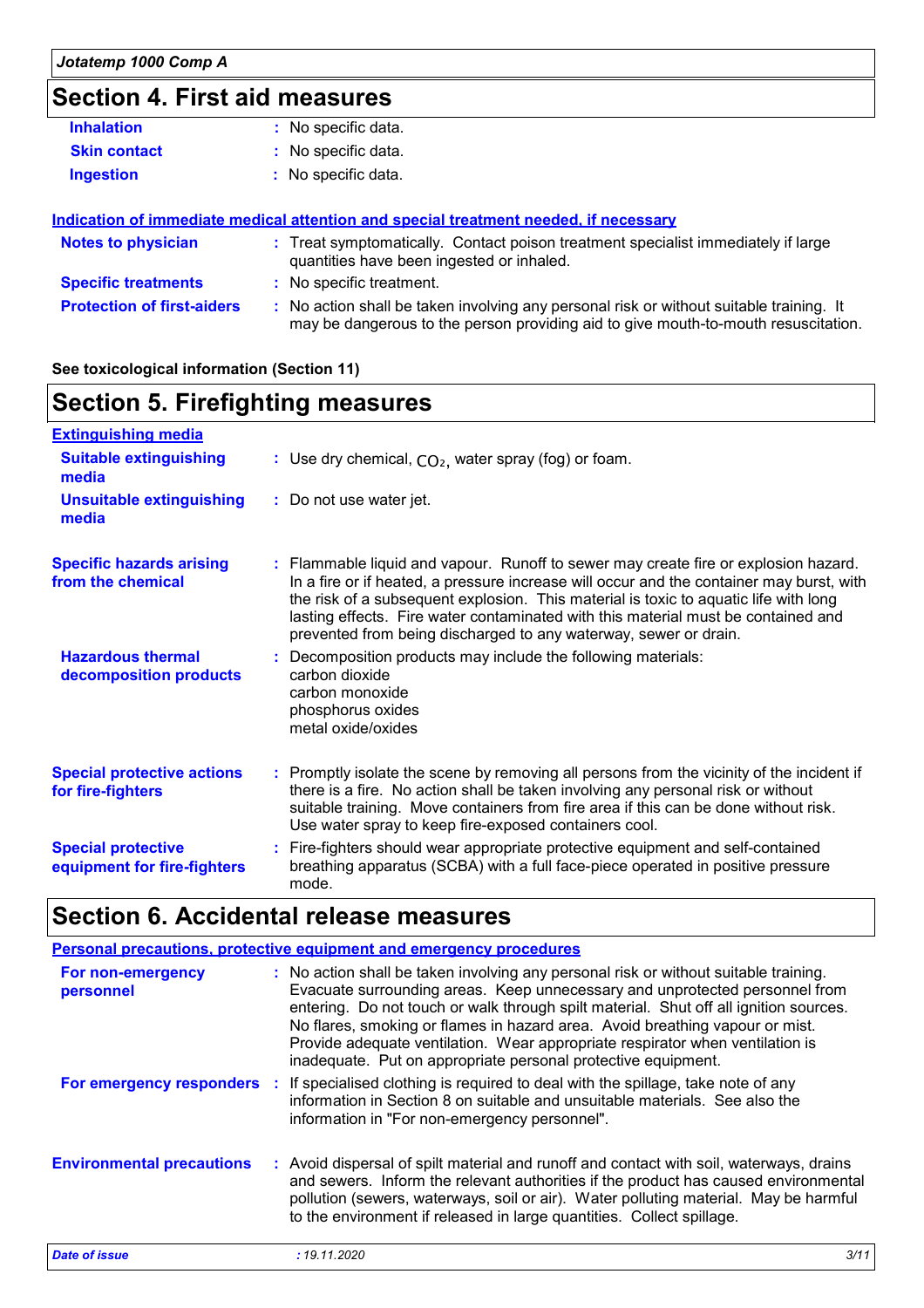### **Section 6. Accidental release measures**

#### **Methods and material for containment and cleaning up**

| <b>Small spill</b> | : Stop leak if without risk. Move containers from spill area. Use spark-proof tools and<br>explosion-proof equipment. Dilute with water and mop up if water-soluble.<br>Alternatively, or if water-insoluble, absorb with an inert dry material and place in an<br>appropriate waste disposal container. Dispose of via a licensed waste disposal<br>contractor.                                                                                                                                                                                                                                                                                                                                                                                                        |
|--------------------|-------------------------------------------------------------------------------------------------------------------------------------------------------------------------------------------------------------------------------------------------------------------------------------------------------------------------------------------------------------------------------------------------------------------------------------------------------------------------------------------------------------------------------------------------------------------------------------------------------------------------------------------------------------------------------------------------------------------------------------------------------------------------|
| <b>Large spill</b> | : Stop leak if without risk. Move containers from spill area. Use spark-proof tools and<br>explosion-proof equipment. Approach the release from upwind. Prevent entry into<br>sewers, water courses, basements or confined areas. Wash spillages into an<br>effluent treatment plant or proceed as follows. Contain and collect spillage with non-<br>combustible, absorbent material e.g. sand, earth, vermiculite or diatomaceous earth<br>and place in container for disposal according to local regulations (see Section 13).<br>Dispose of via a licensed waste disposal contractor. Contaminated absorbent<br>material may pose the same hazard as the spilt product. Note: see Section 1 for<br>emergency contact information and Section 13 for waste disposal. |

## **Section 7. Handling and storage**

#### **Precautions for safe handling**

| <b>Protective measures</b>                                                       | : Put on appropriate personal protective equipment (see Section 8). Do not ingest.<br>Avoid contact with eyes, skin and clothing. Avoid breathing vapour or mist. Avoid<br>release to the environment. Use only with adequate ventilation. Wear appropriate<br>respirator when ventilation is inadequate. Do not enter storage areas and confined<br>spaces unless adequately ventilated. Keep in the original container or an approved<br>alternative made from a compatible material, kept tightly closed when not in use.<br>Store and use away from heat, sparks, open flame or any other ignition source. Use<br>explosion-proof electrical (ventilating, lighting and material handling) equipment.<br>Use only non-sparking tools. Take precautionary measures against electrostatic<br>discharges. Empty containers retain product residue and can be hazardous. Do not<br>reuse container. |
|----------------------------------------------------------------------------------|-----------------------------------------------------------------------------------------------------------------------------------------------------------------------------------------------------------------------------------------------------------------------------------------------------------------------------------------------------------------------------------------------------------------------------------------------------------------------------------------------------------------------------------------------------------------------------------------------------------------------------------------------------------------------------------------------------------------------------------------------------------------------------------------------------------------------------------------------------------------------------------------------------|
| <b>Advice on general</b><br>occupational hygiene                                 | : Eating, drinking and smoking should be prohibited in areas where this material is<br>handled, stored and processed. Workers should wash hands and face before<br>eating, drinking and smoking. Remove contaminated clothing and protective<br>equipment before entering eating areas. See also Section 8 for additional<br>information on hygiene measures.                                                                                                                                                                                                                                                                                                                                                                                                                                                                                                                                       |
|                                                                                  | Any gas developed during storage will remain in the container when the temperature<br>is decreased. To avoid splash of paint/thinner when opening the containers release<br>pressure by making a small hole in the plastic seal in the center of the lid.                                                                                                                                                                                                                                                                                                                                                                                                                                                                                                                                                                                                                                           |
| <b>Conditions for safe storage,</b><br>including any<br><b>incompatibilities</b> | Store in accordance with local regulations. Store in a segregated and approved<br>area. Store in original container protected from direct sunlight in a dry, cool and well-<br>ventilated area, away from incompatible materials (see Section 10) and food and<br>drink. Eliminate all ignition sources. Separate from oxidizing materials. Keep<br>container tightly closed and sealed until ready for use. Containers that have been<br>opened must be carefully resealed and kept upright to prevent leakage. Do not<br>store in unlabelled containers. Use appropriate containment to avoid environmental<br>contamination. See Section 10 for incompatible materials before handling or use.                                                                                                                                                                                                   |

### **Section 8. Exposure controls/personal protection**

**Control parameters Occupational exposure limits**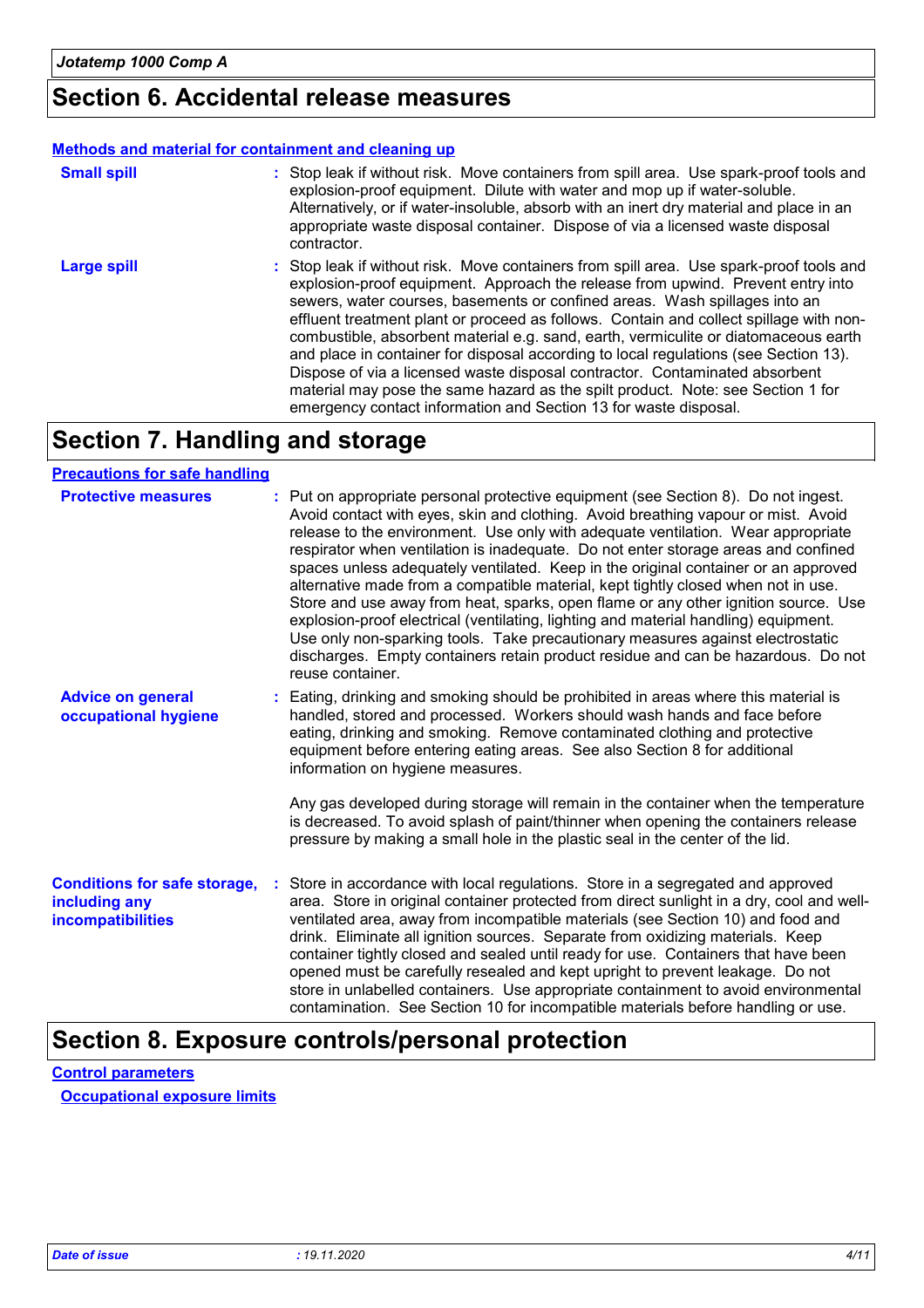### **Section 8. Exposure controls/personal protection**

| <b>Ingredient name</b>                     |                                                                                                                                  | <b>Exposure limits</b>                                                                                                                                                                                                                                                                                                                                                                                                                                                                                                                                                                                      |
|--------------------------------------------|----------------------------------------------------------------------------------------------------------------------------------|-------------------------------------------------------------------------------------------------------------------------------------------------------------------------------------------------------------------------------------------------------------------------------------------------------------------------------------------------------------------------------------------------------------------------------------------------------------------------------------------------------------------------------------------------------------------------------------------------------------|
| xylene                                     |                                                                                                                                  | DOSH USECHH (Malaysia, 4/2000).<br>TWA: $434$ mg/m <sup>3</sup> 8 hours.<br>TWA: 100 bpj 8 hours.                                                                                                                                                                                                                                                                                                                                                                                                                                                                                                           |
| 2-butoxyethanol                            |                                                                                                                                  | DOSH USECHH (Malaysia, 4/2000).<br>Absorbed through skin.<br>TWA: 20 bpj 8 hours.<br>TWA: 96.7 mg/m <sup>3</sup> 8 hours.                                                                                                                                                                                                                                                                                                                                                                                                                                                                                   |
| ethylbenzene                               |                                                                                                                                  | DOSH USECHH (Malaysia, 4/2000).<br>TWA: 100 bpj 8 hours.<br>TWA: $434$ mg/m <sup>3</sup> 8 hours.                                                                                                                                                                                                                                                                                                                                                                                                                                                                                                           |
| <b>Appropriate engineering</b><br>controls | limits. Use explosion-proof ventilation equipment.                                                                               | : Use only with adequate ventilation. Use process enclosures, local exhaust<br>ventilation or other engineering controls to keep worker exposure to airborne<br>contaminants below any recommended or statutory limits. The engineering controls<br>also need to keep gas, vapour or dust concentrations below any lower explosive                                                                                                                                                                                                                                                                          |
| <b>Environmental exposure</b><br>controls  |                                                                                                                                  | Emissions from ventilation or work process equipment should be checked to ensure<br>they comply with the requirements of environmental protection legislation. In some<br>cases, fume scrubbers, filters or engineering modifications to the process<br>equipment will be necessary to reduce emissions to acceptable levels.                                                                                                                                                                                                                                                                               |
| <b>Individual protection measures</b>      |                                                                                                                                  |                                                                                                                                                                                                                                                                                                                                                                                                                                                                                                                                                                                                             |
| <b>Hygiene measures</b>                    | safety showers are close to the workstation location.                                                                            | Wash hands, forearms and face thoroughly after handling chemical products, before<br>eating, smoking and using the lavatory and at the end of the working period.<br>Appropriate techniques should be used to remove potentially contaminated clothing.<br>Wash contaminated clothing before reusing. Ensure that eyewash stations and                                                                                                                                                                                                                                                                      |
| <b>Eye/face protection</b>                 | shields.                                                                                                                         | Safety eyewear complying to EN 166 should be used when a risk assessment<br>indicates this is necessary to avoid exposure to liquid splashes, mists, gases or<br>dusts. If contact is possible, the following protection should be worn, unless the<br>assessment indicates a higher degree of protection: safety glasses with side-                                                                                                                                                                                                                                                                        |
| <b>Skin protection</b>                     |                                                                                                                                  |                                                                                                                                                                                                                                                                                                                                                                                                                                                                                                                                                                                                             |
| <b>Hand protection</b>                     | estimated.                                                                                                                       | : Chemical-resistant, impervious gloves complying with an approved standard should<br>be worn at all times when handling chemical products if a risk assessment indicates<br>this is necessary. Considering the parameters specified by the glove manufacturer,<br>check during use that the gloves are still retaining their protective properties. It<br>should be noted that the time to breakthrough for any glove material may be<br>different for different glove manufacturers. In the case of mixtures, consisting of<br>several substances, the protection time of the gloves cannot be accurately |
|                                            | resistance to any individual or combination of chemicals.<br>storage, maintenance and replacement must be followed.<br>material. | There is no one glove material or combination of materials that will give unlimited<br>The breakthrough time must be greater than the end use time of the product.<br>The instructions and information provided by the glove manufacturer on use,<br>Gloves should be replaced regularly and if there is any sign of damage to the glove                                                                                                                                                                                                                                                                    |
|                                            | correctly.<br>damage and poor maintenance.<br>applied once exposure has occurred.                                                | Always ensure that gloves are free from defects and that they are stored and used<br>The performance or effectiveness of the glove may be reduced by physical/chemical<br>Barrier creams may help to protect the exposed areas of the skin but should not be                                                                                                                                                                                                                                                                                                                                                |
|                                            | Wear suitable gloves tested to EN374.                                                                                            |                                                                                                                                                                                                                                                                                                                                                                                                                                                                                                                                                                                                             |

May be used, gloves(breakthrough time) 4 - 8 hours: neoprene, PVC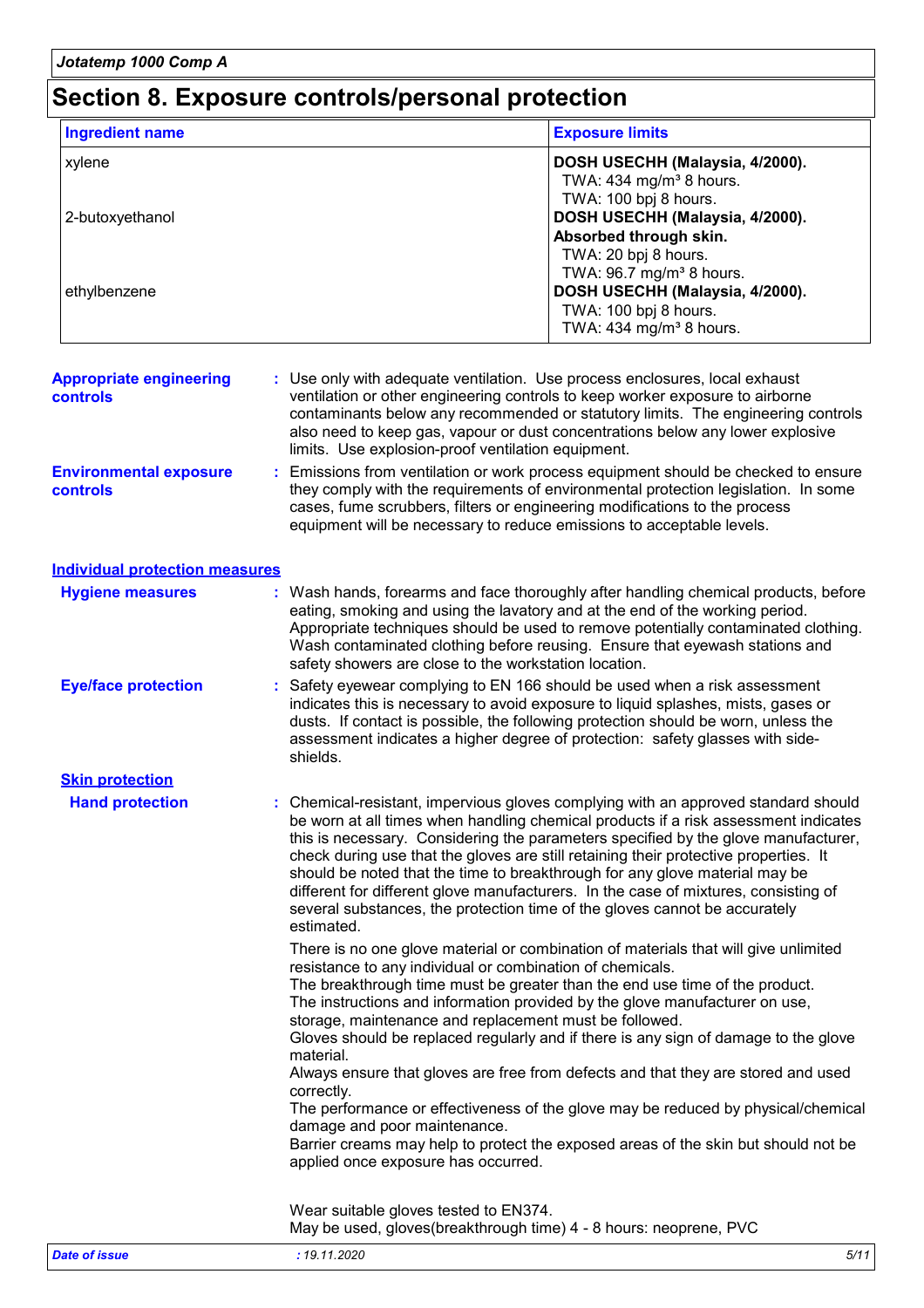### **Section 8. Exposure controls/personal protection**

|                               | Recommended, gloves(breakthrough time) > 8 hours: fluor rubber, Teflon, butyl<br>rubber, Viton®, Saranex, 4H, nitrile rubber, polyvinyl alcohol (PVA)                                                                                                                                                                                                                                                                         |
|-------------------------------|-------------------------------------------------------------------------------------------------------------------------------------------------------------------------------------------------------------------------------------------------------------------------------------------------------------------------------------------------------------------------------------------------------------------------------|
| <b>Body protection</b>        | : Personal protective equipment for the body should be selected based on the task<br>being performed and the risks involved and should be approved by a specialist<br>before handling this product. When there is a risk of ignition from static electricity,<br>wear anti-static protective clothing. For the greatest protection from static<br>discharges, clothing should include anti-static overalls, boots and gloves. |
| <b>Other skin protection</b>  | : Appropriate footwear and any additional skin protection measures should be<br>selected based on the task being performed and the risks involved and should be<br>approved by a specialist before handling this product.                                                                                                                                                                                                     |
| <b>Respiratory protection</b> | : If workers are exposed to concentrations above the exposure limit, they must use a<br>respirator according to EN 140. Use respiratory mask with charcoal and dust filter<br>when spraying this product, according to EN 14387(as filter combination A2-P2). In<br>confined spaces, use compressed-air or fresh-air respiratory equipment. When use<br>of roller or brush, consider use of charcoalfilter.                   |

### **Section 9. Physical and chemical properties**

| <b>Appearance</b>                                 |                                                                                                                                             |
|---------------------------------------------------|---------------------------------------------------------------------------------------------------------------------------------------------|
| <b>Physical state</b>                             | $:$ Liquid.                                                                                                                                 |
| <b>Colour</b>                                     | : Various                                                                                                                                   |
| <b>Odour</b>                                      | : Characteristic.                                                                                                                           |
| <b>Odour threshold</b>                            | : Not applicable.                                                                                                                           |
| pH                                                | : Not applicable.                                                                                                                           |
| <b>Melting point</b>                              | : Not applicable.                                                                                                                           |
| <b>Boiling point</b>                              | : Lowest known value: $136.1^{\circ}$ C (277°F) (ethylbenzene). Weighted average: $156.96^{\circ}$ C<br>$(314.5^{\circ}F)$                  |
| <b>Flash point</b>                                | : Closed cup: $27^{\circ}$ C (80.6 $^{\circ}$ F)                                                                                            |
| <b>Evaporation rate</b>                           | : Highest known value: 0.84 (ethylbenzene) Weighted average: 0.46 compared with<br>butyl acetate                                            |
| <b>Flammability (solid, gas)</b>                  | : Not applicable.                                                                                                                           |
| Lower and upper explosive<br>(flammable) limits   | $: 0.8 - 14\%$                                                                                                                              |
| <b>Vapour pressure</b>                            | : Highest known value: 1.2 kPa (9.3 mm Hg) (at $20^{\circ}$ C) (ethylbenzene). Weighted<br>average: $0.8$ kPa (6 mm Hg) (at $20^{\circ}$ C) |
| <b>Vapour density</b>                             | Highest known value: 5.1 (Air = 1) (dipropylene glycol methyl ether). Weighted<br>average: $4.17$ (Air = 1)                                 |
| <b>Relative density</b>                           | : 1.862 to 1.931 g/<br>cm <sup>3</sup>                                                                                                      |
| <b>Solubility</b>                                 | : Insoluble in the following materials: cold water and hot water.                                                                           |
| <b>Partition coefficient: n-</b><br>octanol/water | : Not available.                                                                                                                            |
| <b>Auto-ignition temperature</b>                  | : Lowest known value: 207°C (404.6°F) (dipropylene glycol methyl ether).                                                                    |
| <b>Decomposition temperature</b>                  | : Not available.                                                                                                                            |
| <b>Viscosity</b>                                  | : Kinematic (40°C): >0.205 cm <sup>2</sup> /s (>20.5 mm <sup>2</sup> /s)                                                                    |

### **Section 10. Stability and reactivity**

| <b>Reactivity</b>                            | : No specific test data related to reactivity available for this product or its ingredients. |
|----------------------------------------------|----------------------------------------------------------------------------------------------|
| <b>Chemical stability</b>                    | : The product is stable.                                                                     |
| <b>Possibility of hazardous</b><br>reactions | : Under normal conditions of storage and use, hazardous reactions will not occur.            |

*Date of issue : 19.11.2020 6/11*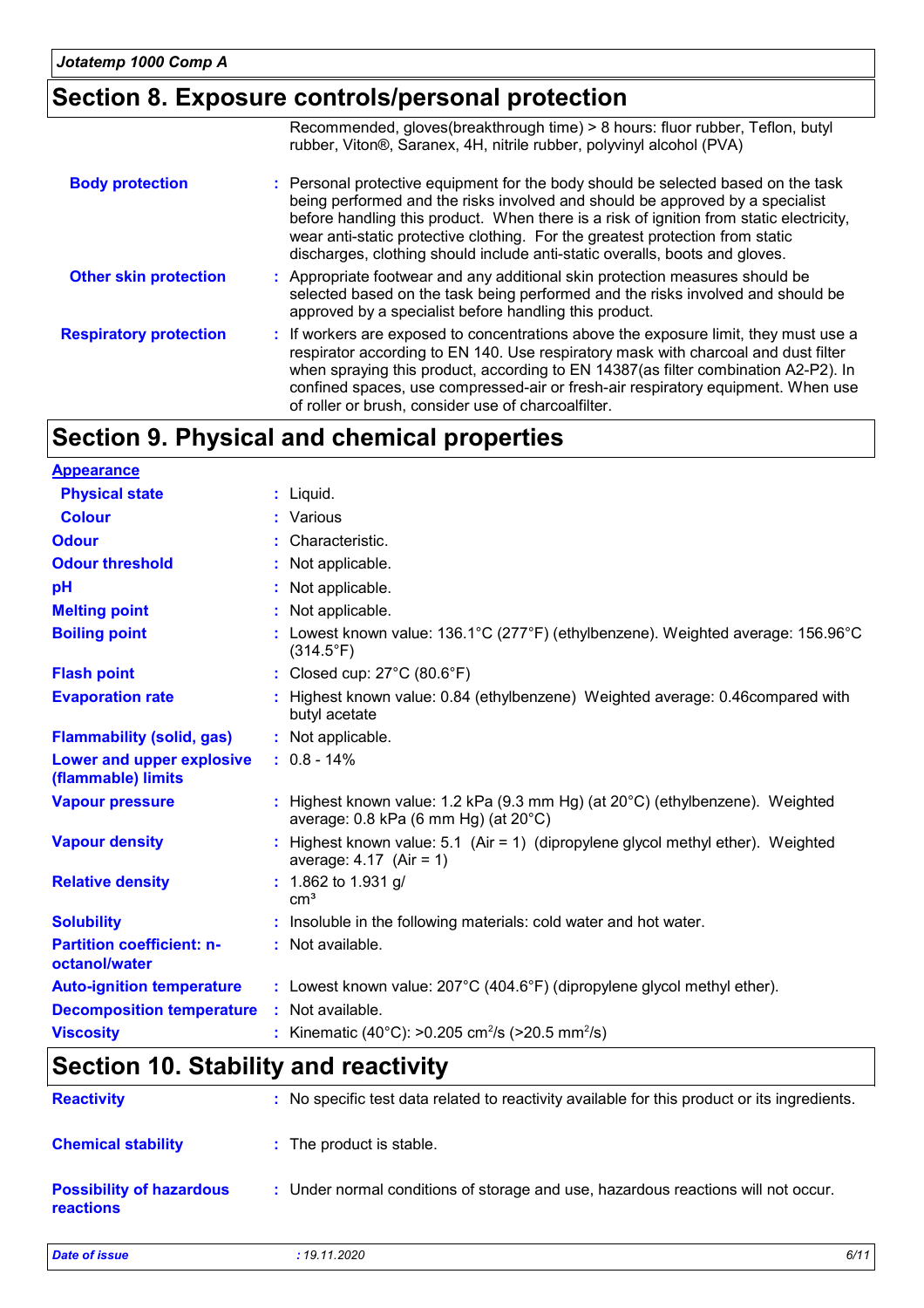### **Section 10. Stability and reactivity**

| <b>Conditions to avoid</b>                 | : Avoid all possible sources of ignition (spark or flame). Do not pressurise, cut, weld,<br>braze, solder, drill, grind or expose containers to heat or sources of ignition. |
|--------------------------------------------|------------------------------------------------------------------------------------------------------------------------------------------------------------------------------|
| <b>Incompatible materials</b>              | : Reactive or incompatible with the following materials:<br>oxidizing materials                                                                                              |
| <b>Hazardous decomposition</b><br>products | : Under normal conditions of storage and use, hazardous decomposition products<br>should not be produced.                                                                    |

### **Section 11. Toxicological information**

#### **Information on toxicological effects**

#### **Acute toxicity**

| <b>Product/ingredient name</b> | <b>Result</b>                 | <b>Species</b> | <b>Dose</b>       | <b>Exposure</b> |
|--------------------------------|-------------------------------|----------------|-------------------|-----------------|
| xylene                         | <b>LC50 Inhalation Vapour</b> | Rat            | $20 \text{ mg/l}$ | 4 hours         |
|                                | LD50 Oral                     | Rat            | 4300 mg/kg        |                 |
|                                | <b>TDLo Dermal</b>            | Rabbit         | 4300 mg/kg        | -               |
| 2-butoxyethanol                | LD50 Oral                     | Guinea pig -   | 1414 mg/kg        |                 |
|                                |                               | Male, Female   |                   |                 |
|                                | LD50 Oral                     | Rat - Male,    | $1300$ mg/kg      |                 |
|                                |                               | Female         |                   |                 |
| ethylbenzene                   | <b>LC50 Inhalation Vapour</b> | Rat - Male     | 17.8 mg/l         | 4 hours         |
|                                | LD50 Dermal                   | Rabbit         | >5000 mg/kg       |                 |
|                                | LD50 Oral                     | Rat            | 3500 mg/kg        |                 |

#### **Irritation/Corrosion**

| <b>Product/ingredient name</b> | <b>Result</b>            | <b>Species</b> | <b>Score</b> | <b>Exposure</b> | <b>Observation</b> |
|--------------------------------|--------------------------|----------------|--------------|-----------------|--------------------|
| xylene                         | Eyes - Mild irritant     | Rabbit         |              | 87 milligrams   |                    |
|                                | Skin - Mild irritant     | Rat            |              | 8 hours 60      |                    |
|                                |                          |                |              | microliters     |                    |
| 2-butoxyethanol                | Eyes - Moderate irritant | Rabbit         |              | 24 hours 100 -  |                    |
|                                |                          |                |              | mg              |                    |
|                                | Skin - Mild irritant     | Rabbit         |              | 500 mg          |                    |

### **Sensitisation**

Not available.

#### **Mutagenicity**

Not available.

#### **Carcinogenicity**

Not available.

#### **Reproductive toxicity**

Not available.

#### **Teratogenicity**

Not available.

#### **Specific target organ toxicity (single exposure)**

| <b>Name</b> | <b>Category</b> | <b>Route of</b><br>exposure | <b>Target organs</b>            |
|-------------|-----------------|-----------------------------|---------------------------------|
| xylene      | Category 3      | Not applicable.             | Respiratory tract<br>irritation |

**Specific target organ toxicity (repeated exposure)**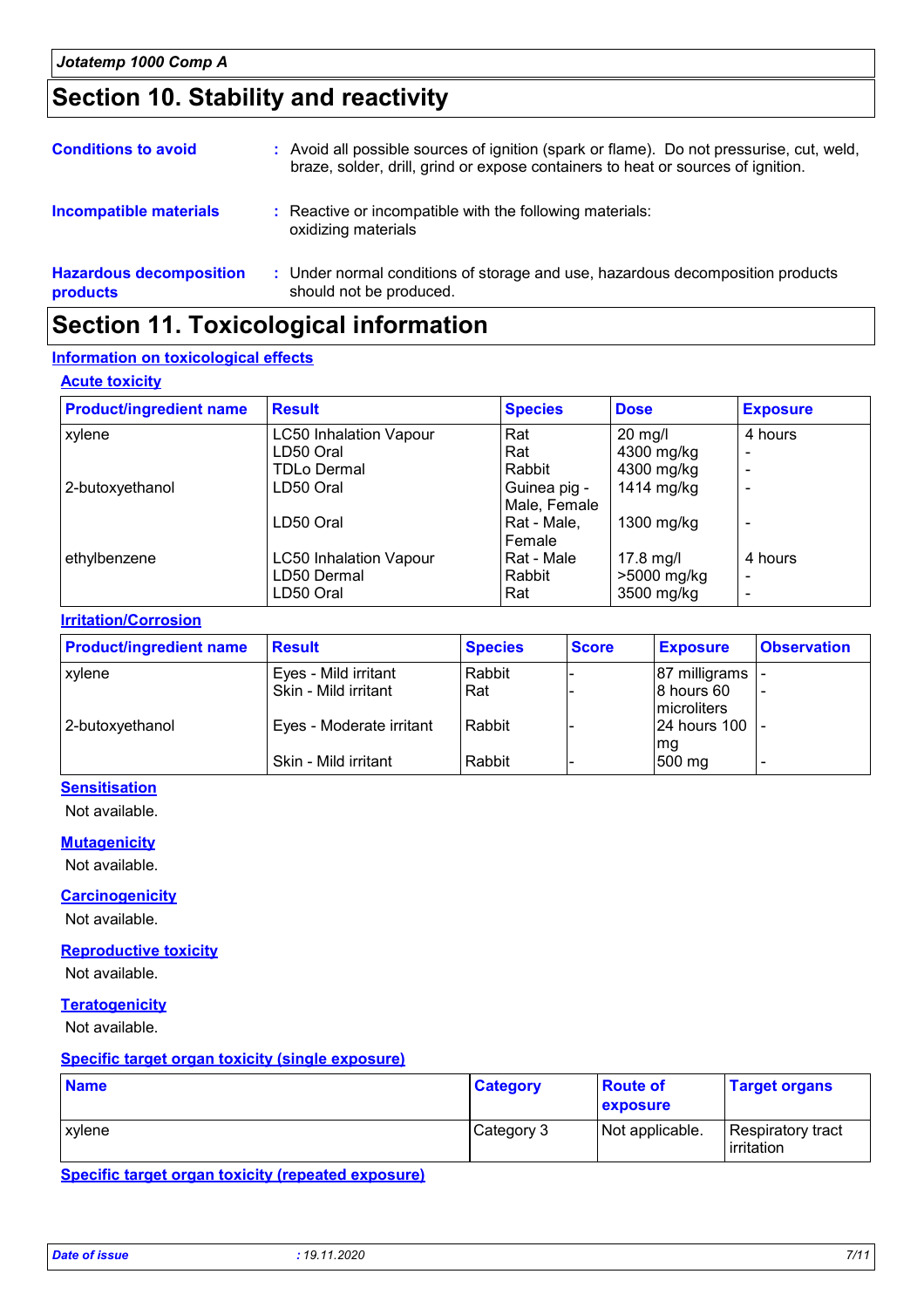| Jotatemp 1000 Comp A                  |  |
|---------------------------------------|--|
| Section 11. Toxicological information |  |

| <b>Name</b>  | <b>Category</b> | <b>Route of</b><br>exposure | <b>Target organs</b> |
|--------------|-----------------|-----------------------------|----------------------|
| ethylbenzene | Category 2      | Not determined              | hearing organs       |

#### **Aspiration hazard**

| <b>Name</b>   | Result                                |
|---------------|---------------------------------------|
| xvlene        | <b>ASPIRATION HAZARD - Category 1</b> |
| lethvlbenzene | <b>ASPIRATION HAZARD - Category 1</b> |

| <b>Information on likely routes : Not available.</b><br>of exposure |                                                                                     |
|---------------------------------------------------------------------|-------------------------------------------------------------------------------------|
| <b>Potential acute health effects</b>                               |                                                                                     |
| <b>Eye contact</b>                                                  | : No known significant effects or critical hazards.                                 |
| <b>Inhalation</b>                                                   | : No known significant effects or critical hazards.                                 |
| <b>Skin contact</b>                                                 | : No known significant effects or critical hazards.                                 |
| <b>Ingestion</b>                                                    | : No known significant effects or critical hazards.                                 |
|                                                                     |                                                                                     |
|                                                                     | <b>Symptoms related to the physical, chemical and toxicological characteristics</b> |

| <b>Eye contact</b>  | : No specific data. |
|---------------------|---------------------|
| <b>Inhalation</b>   | : No specific data. |
| <b>Skin contact</b> | : No specific data. |
| <b>Ingestion</b>    | : No specific data. |

#### **Delayed and immediate effects as well as chronic effects from short and long-term exposure**

| <b>Short term exposure</b>                        |                                                     |
|---------------------------------------------------|-----------------------------------------------------|
| <b>Potential immediate</b><br>effects             | : Not available.                                    |
| <b>Potential delayed effects</b>                  | : Not available.                                    |
| <b>Long term exposure</b>                         |                                                     |
| <b>Potential immediate</b><br><b>effects</b>      | : Not available.                                    |
| <b>Potential delayed effects : Not available.</b> |                                                     |
| <b>Potential chronic health effects</b>           |                                                     |
| Not available.                                    |                                                     |
| <b>General</b>                                    | : No known significant effects or critical hazards. |
| <b>Carcinogenicity</b>                            | : No known significant effects or critical hazards. |
| <b>Mutagenicity</b>                               | : No known significant effects or critical hazards. |
| <b>Teratogenicity</b>                             | : No known significant effects or critical hazards. |
| <b>Developmental effects</b>                      | : No known significant effects or critical hazards. |
| <b>Fertility effects</b>                          | : No known significant effects or critical hazards. |

#### **Numerical measures of toxicity**

#### **Acute toxicity estimates**

| <b>Route</b>         | <b>ATE value</b> |
|----------------------|------------------|
| <b>Oral</b>          | 21800.95 mg/kg   |
| <b>Dermal</b>        | 12001.19 mg/kg   |
| Inhalation (vapours) | 146.88 mg/l      |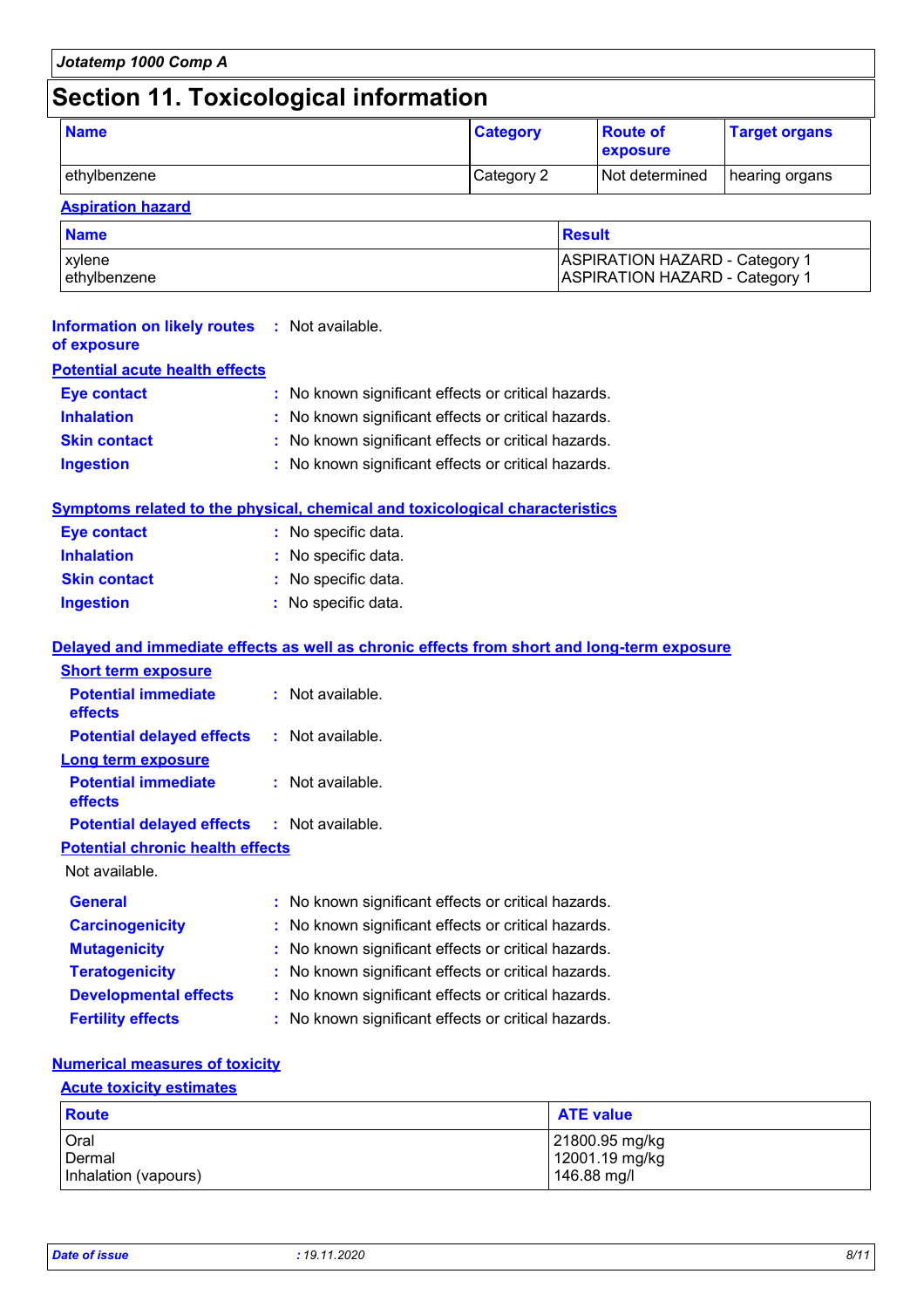### **Section 11. Toxicological information**

### **Section 12. Ecological information**

#### **Toxicity**

| <b>Product/ingredient name</b> | <b>Result</b>                     | <b>Species</b>             | <b>Exposure</b> |
|--------------------------------|-----------------------------------|----------------------------|-----------------|
| trizinc bis(orthophosphate)    | Acute LC50 0.14 mg/l              | Fish - Oncorhynchus mykiss | 96 hours        |
|                                | Chronic NOEC 0.1 mg/l             | Micro-organism             | 4 hours         |
| 2-butoxyethanol                | Acute EC50 1000 mg/l Fresh water  | Daphnia - Daphnia magna    | 48 hours        |
|                                | Acute LC50 1000 mg/l Marine water | Crustaceans -              | 48 hours        |
|                                |                                   | Chaetogammarus marinus -   |                 |
|                                |                                   | Young                      |                 |
| ethylbenzene                   | Acute EC50 7.2 mg/l               | Algae                      | 48 hours        |
|                                | Acute EC50 2.93 mg/l              | Daphnia                    | 48 hours        |
|                                | Acute LC50 4.2 mg/l               | Fish                       | 96 hours        |

#### **Persistence and degradability**

| <b>Product/ingredient name</b> | <b>Aquatic half-life</b> | <b>Photolysis</b> | <b>Biodegradability</b> |
|--------------------------------|--------------------------|-------------------|-------------------------|
| trizinc bis(orthophosphate)    |                          |                   | Not readily             |
| xylene                         |                          |                   | <b>Readily</b>          |
| l ethvlbenzene                 |                          |                   | Readily                 |

#### **Bioaccumulative potential**

| <b>Product/ingredient name</b> | ⊺LoɑP <sub>ow</sub> | <b>BCF</b>  | <b>Potential</b> |
|--------------------------------|---------------------|-------------|------------------|
| trizinc bis(orthophosphate)    |                     | 60960       | high             |
| l xvlene                       | 3.12                | 8.1 to 25.9 | low              |
| 2-butoxyethanol                | 0.81                |             | low              |
| lethylbenzene                  | 3.6                 |             | low              |

#### **Mobility in soil**

**Soil/water partition coefficient (Koc)** 

**:** Not available.

**Other adverse effects** : No known significant effects or critical hazards.

### **Section 13. Disposal information**

The generation of waste should be avoided or minimised wherever possible. Disposal of this product, solutions and any by-products should at all times comply with the requirements of environmental protection and waste disposal legislation and any regional local authority requirements. Dispose of surplus and nonrecyclable products via a licensed waste disposal contractor. Waste should not be disposed of untreated to the sewer unless fully compliant with the requirements of all authorities with jurisdiction. Waste packaging should be recycled. Incineration or landfill should only be considered when recycling is not feasible. This material and its container must be disposed of in a safe way. Care should be taken when handling emptied containers that have not been cleaned or rinsed out. Empty containers or liners may retain some product residues. Vapour from product residues may create a highly flammable or explosive atmosphere inside the container. Do not cut, weld or grind used containers unless they have been cleaned thoroughly internally. Avoid dispersal of spilt material and runoff and contact with soil, waterways, drains and sewers. **Disposal methods :**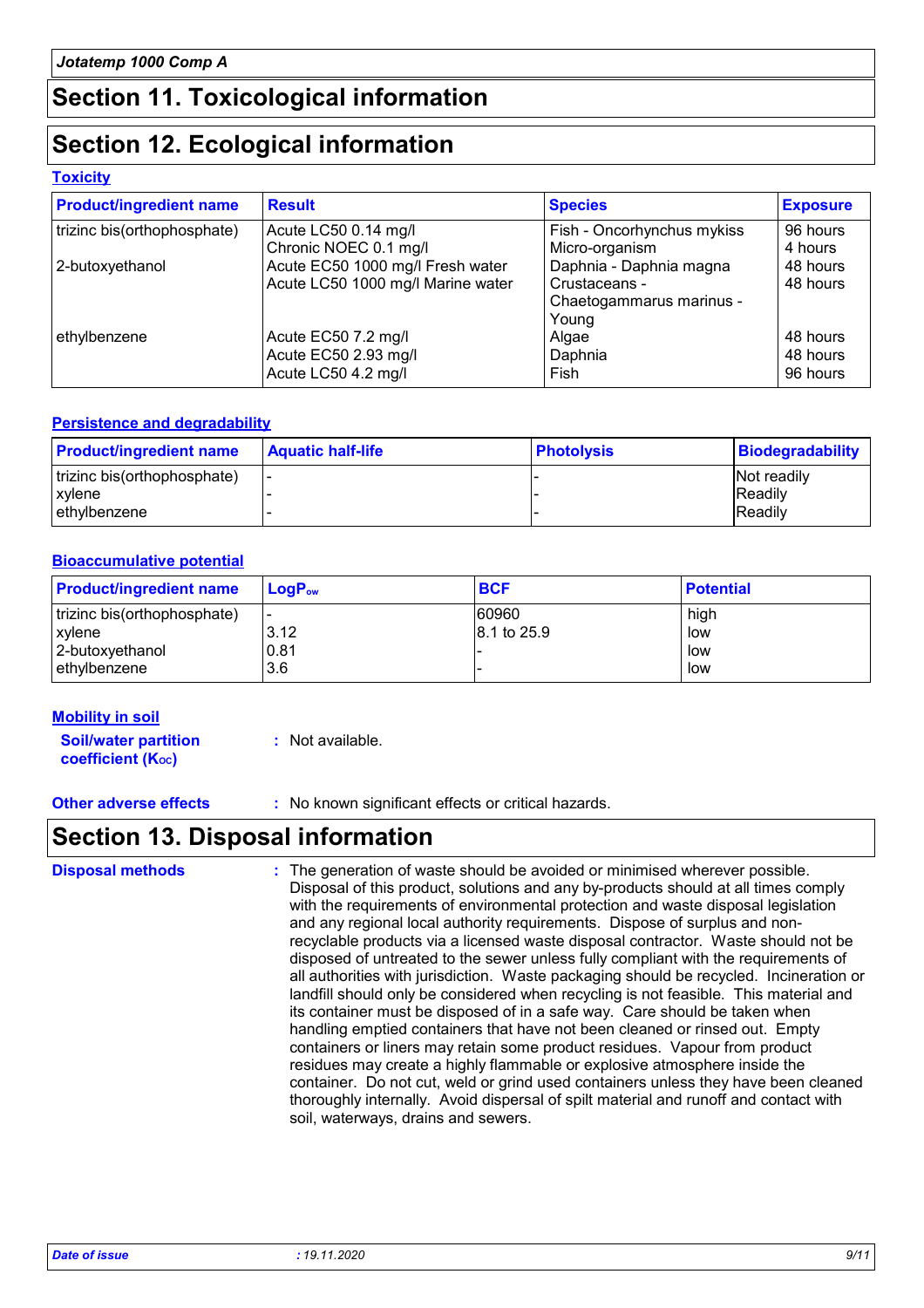### **Section 14. Transport information**

|                                      | <b>UN</b>                                                                   | <b>ADR/RID</b>                                                                                                                                                                         | <b>IMDG</b>                                                                                                                              | <b>IATA</b>                                                                                                             |
|--------------------------------------|-----------------------------------------------------------------------------|----------------------------------------------------------------------------------------------------------------------------------------------------------------------------------------|------------------------------------------------------------------------------------------------------------------------------------------|-------------------------------------------------------------------------------------------------------------------------|
| <b>UN number</b>                     | <b>UN1263</b>                                                               | <b>UN1263</b>                                                                                                                                                                          | <b>UN1263</b>                                                                                                                            | <b>UN1263</b>                                                                                                           |
| <b>UN proper</b><br>shipping name    | Paint                                                                       | Paint                                                                                                                                                                                  | Paint. Marine pollutant<br>(trizinc bis<br>(orthophosphate))                                                                             | Paint                                                                                                                   |
| <b>Transport hazard</b><br>class(es) | 3                                                                           | 3                                                                                                                                                                                      | 3<br>⊁∠                                                                                                                                  | 3                                                                                                                       |
| <b>Packing group</b>                 | III                                                                         | $\mathbf{III}$                                                                                                                                                                         | III                                                                                                                                      | Ш                                                                                                                       |
| <b>Environmental</b><br>hazards      | Yes. The<br>environmentally<br>hazardous substance<br>mark is not required. | Yes.                                                                                                                                                                                   | Yes.                                                                                                                                     | Yes. The<br>environmentally<br>hazardous substance<br>mark is not required.                                             |
| <b>Additional</b><br>information     |                                                                             | The environmentally<br>hazardous substance<br>mark is not required<br>when transported in<br>sizes of ≤5 L or ≤5 kg.<br><b>Hazard identification</b><br>number 30<br>Tunnel code (D/E) | The marine pollutant<br>mark is not required<br>when transported in<br>sizes of ≤5 L or ≤5 kg.<br><b>Emergency</b><br>schedules F-E, S-E | The environmentally<br>hazardous substance<br>mark may appear if<br>required by other<br>transportation<br>regulations. |

**Special precautions for user Transport within user's premises:** always transport in closed containers that are **:** upright and secure. Ensure that persons transporting the product know what to do in the event of an accident or spillage.

**Transport in bulk according :** Not available. **to Annex II of Marpol and the IBC Code**

### **Section 15. Regulatory information**

| <b>Malaysia Inventory (EHS</b><br>: Not determined<br><b>Register</b> )    |
|----------------------------------------------------------------------------|
| <b>International regulations</b>                                           |
| <b>Chemical Weapon Convention List Schedules I. II &amp; III Chemicals</b> |
| Not listed.                                                                |
| <b>Montreal Protocol (Annexes A, B, C, E)</b>                              |
| Not listed.                                                                |
| <b>Stockholm Convention on Persistent Organic Pollutants</b>               |
| Not listed.                                                                |
| <b>Rotterdam Convention on Prior Informed Consent (PIC)</b>                |
| Not listed.                                                                |
| <b>UNECE Aarhus Protocol on POPs and Heavy Metals</b>                      |

Not listed.